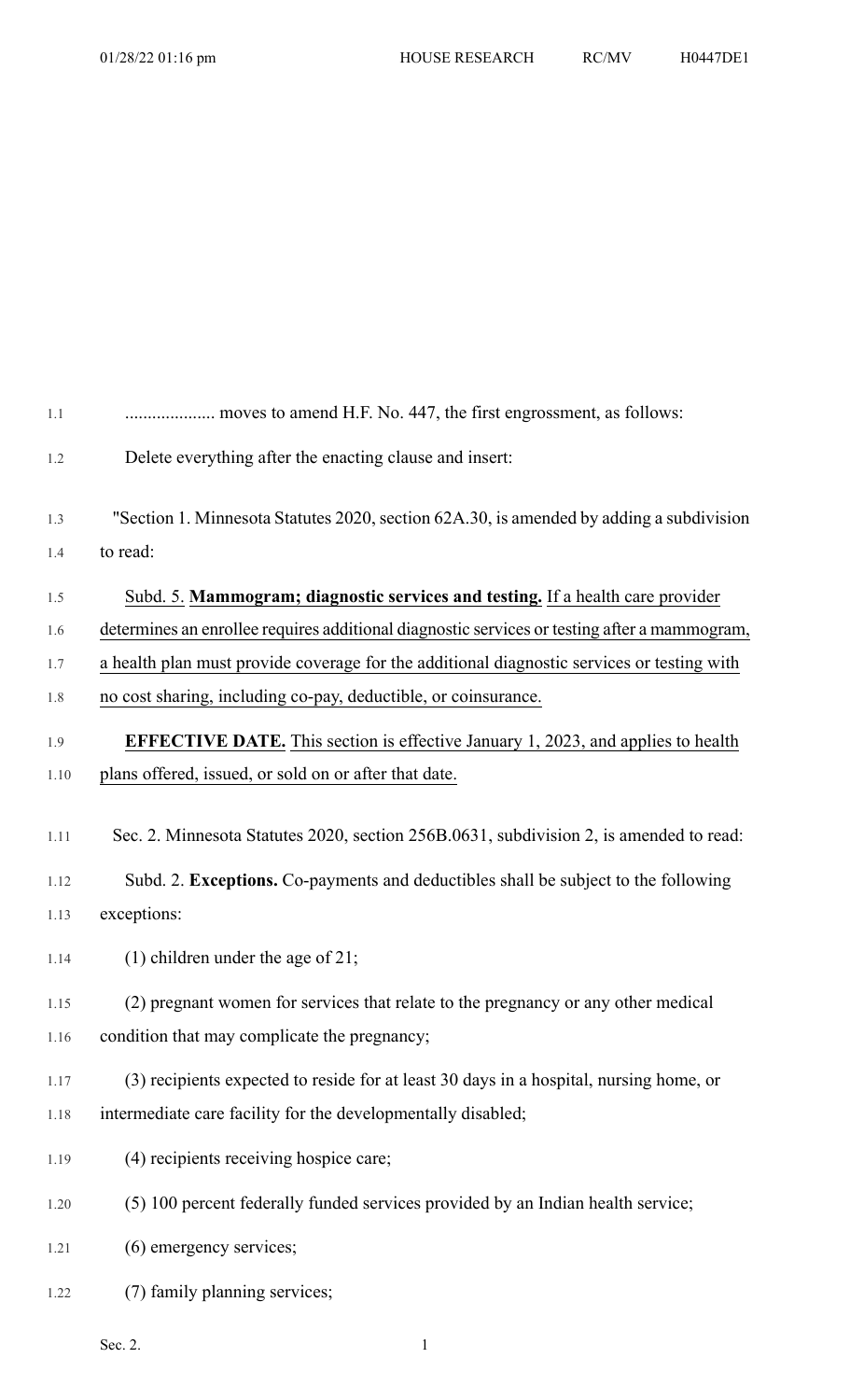| 2.1  | (8) services that are paid by Medicare, resulting in the medical assistance program paying    |
|------|-----------------------------------------------------------------------------------------------|
| 2.2  | for the coinsurance and deductible;                                                           |
| 2.3  | (9) co-payments that exceed one per day per provider for nonpreventive visits, eyeglasses,    |
| 2.4  | and nonemergency visits to a hospital-based emergency room;                                   |
| 2.5  | (10) services, fee-for-service payments subject to volume purchase through competitive        |
| 2.6  | bidding;                                                                                      |
| 2.7  | (11) American Indians who meet the requirements in Code of Federal Regulations, title         |
| 2.8  | 42, sections 447.51 and 447.56;                                                               |
| 2.9  | (12) persons needing treatment for breast or cervical cancer as described under section       |
| 2.10 | 256B.057, subdivision 10; $\text{and}$                                                        |
| 2.11 | (13) services that currently have a rating of A or B from the United States Preventive        |
| 2.12 | Services Task Force (USPSTF), immunizations recommended by the Advisory Committee             |
| 2.13 | on Immunization Practices of the Centers for Disease Control and Prevention, and preventive   |
| 2.14 | services and screenings provided to women as described in Code of Federal Regulations,        |
| 2.15 | title 45, section $147.130$ ; and                                                             |
| 2.16 | (14) additional diagnostic services or testing that a health care provider determines an      |
| 2.17 | enrollee requires after a mammogram, as specified under section 62A.30, subdivision 5.        |
| 2.18 | <b>EFFECTIVE DATE.</b> This section is effective January 1, 2023.                             |
| 2.19 | Sec. 3. Minnesota Statutes 2020, section 256L.03, subdivision 5, is amended to read:          |
| 2.20 | Subd. 5. Cost-sharing. (a) Co-payments, coinsurance, and deductibles do not apply to          |
| 2.21 | children under the age of 21 and to American Indians as defined in Code of Federal            |
| 2.22 | Regulations, title 42, section 600.5.                                                         |
| 2.23 | (b) The commissioner shall adjust co-payments, coinsurance, and deductibles for covered       |
| 2.24 | services in a manner sufficient to maintain the actuarial value of the benefit to 94 percent. |
| 2.25 | The cost-sharing changes described in this paragraph do not apply to eligible recipients or   |
| 2.26 | services exempt from cost-sharing under state law. The cost-sharing changes described in      |
| 2.27 | this paragraph shall not be implemented prior to January 1, 2016.                             |
| 2.28 | (c) The cost-sharing changes authorized under paragraph (b) must satisfy the requirements     |
| 2.29 | for cost-sharing under the Basic Health Program as set forth in Code of Federal Regulations,  |
| 2.30 | title 42, sections 600.510 and 600.520.                                                       |